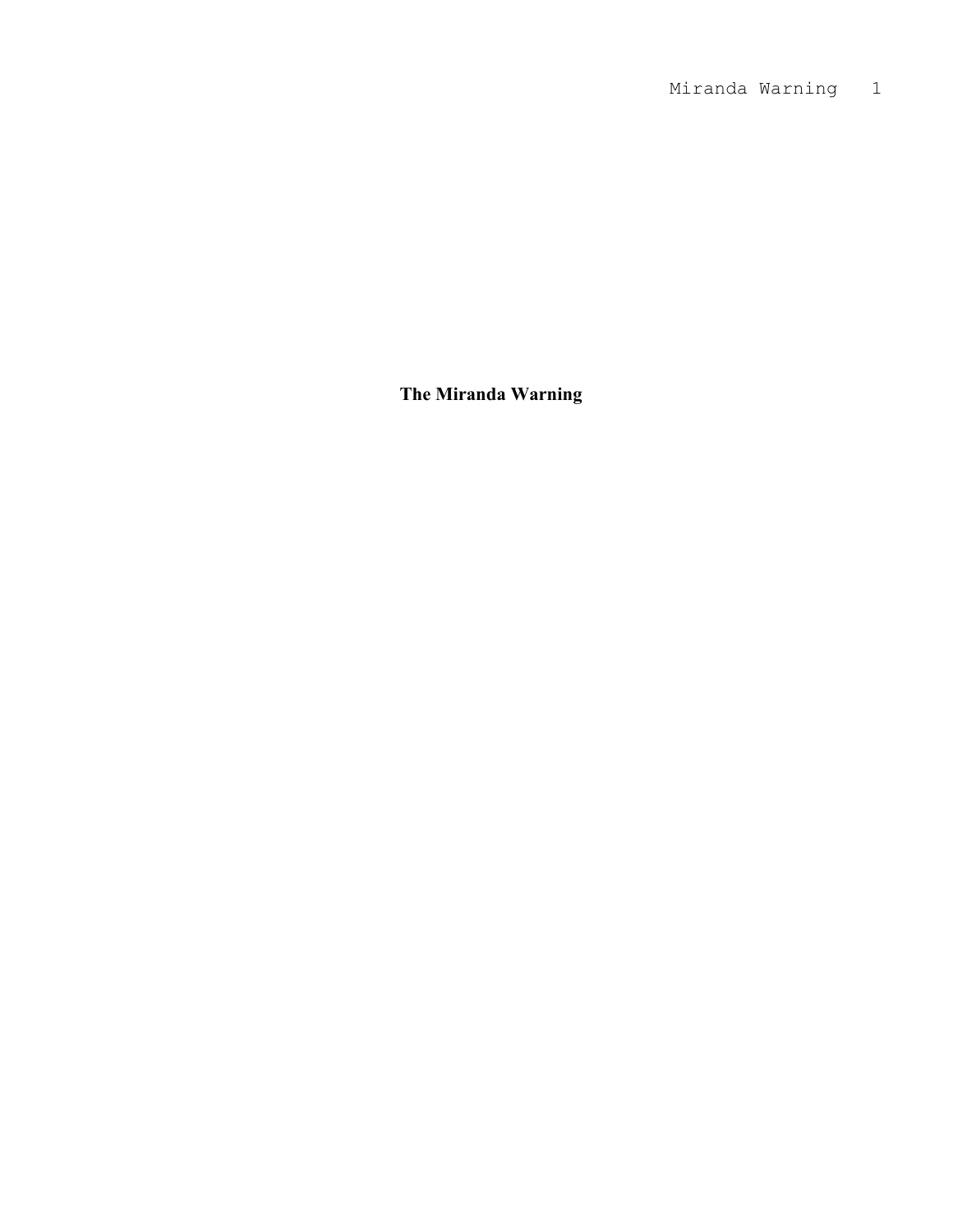## **The Miranda Warning**

## **Introduction**

For even the most casual viewer of police television shows, the cry of "read me my rights" has been heard from the lips of accused criminals on many occasions. Beyond this statement lies an underlying story of - The Miranda Warning. Where this warning came from? What is its true meaning and intent? What the future should hold for The Miranda Warning? These are all pivotal questions which will be answered in the course of this research in order to better understand not only Miranda, but the overall American criminal justice system and its approach to the rights of those accused of crimes.

## **What is the Miranda Warning?**

We begin with the origins of The Miranda Warning itself. The actual verbiage of the warning needs to be understood. Originally the Miranda Warning came forth from the legal case of Ernesto Miranda, He was the focus of the 1963 Supreme Court Case *Miranda v. Arizona* (Lyman, 2004). Essentially, the facts of the case are as follows: Ernesto Miranda was arrested and accused of the rape of a mildly mentally handicapped woman. At the time of his arrest Miranda was not advised by the arresting officer that he had the Constitutional right to remain silent and could choose not to answer questions without an attorney present. He was also not informed of his right to not be forced to offer any information that would be used against him in any legal case in a court of law. Eventually Miranda's attorney argued that Miranda's confession to the crime should be thrown out of court, because it was obtained without Miranda being advised of his Constitutional rights. The original judge in the case denied this motion, but eventually the Supreme Court ruled that the statements that Miranda originally made to the police should be disregarded because he was not read his rights (Robertson, 1997). As a result of this pivotal ruling a standardized warning therein known as The Miranda Warning was instituted by all police and law enforcement agencies in the United States. The law required anyone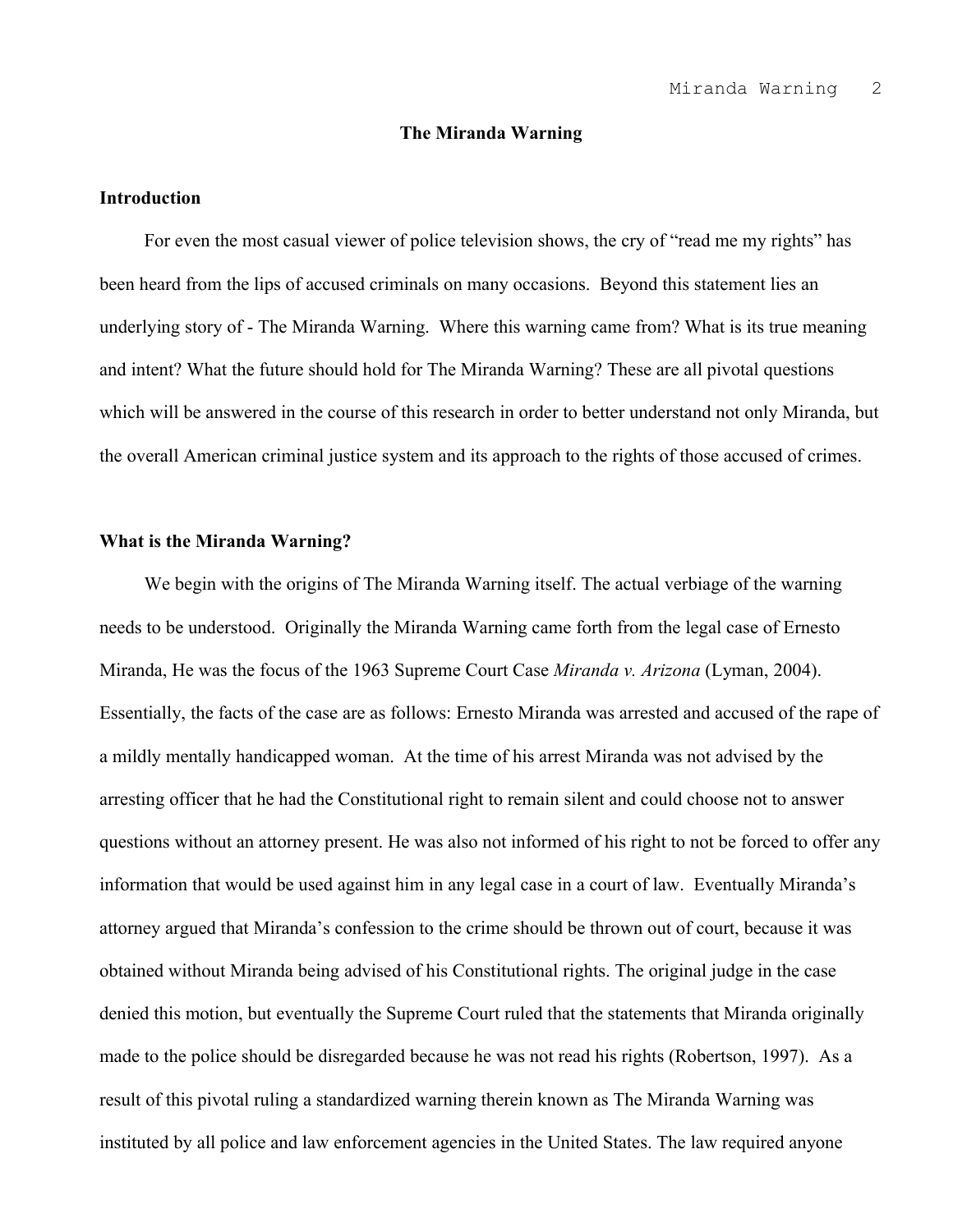accused of a crime before being questioned be informed of their rights. The full text of the warning is as

follows:

*"You have the right to remain silent and refuse to answer questions. Do you understand? Anything you do say may be used against you in a court of law. Do you understand? You have the right to consult an attorney before speaking to the police and to have an attorney present during questioning now or in the future. Do you understand? If you cannot afford an attorney, one will be appointed for you before any questioning if you wish. Do you understand? If you decide to answer questions now without an attorney present you will still have the right to stop answering at any time until you talk to an attorney. Do you understand? Knowing and understanding your rights as I have explained them to you, are you willing to answer my questions without an attorney present?"* (Robertson, 1997, p. 161)

Ultimately the warning was effectively made much shorter and easier for suspects to understand it was

revised and presented as follows:

*"You have the right to remain silent. Anything you say can and will be used against you in a court of law. You have the right to speak to an attorney, and to have an attorney present during any questioning. If you cannot afford a lawyer, one will be provided for you at government expense."* (Robertson, 1997, p. 162).

With The Miranda Warning having been refined and put in place, one would make the

assumption that the rights of individuals are protected and the police are safeguarded against having key

evidence dismissed on a technicality. Time has shown the opposite is actually the case. Further research

has revealed pivotal issues surrounding The Miranda Warning…